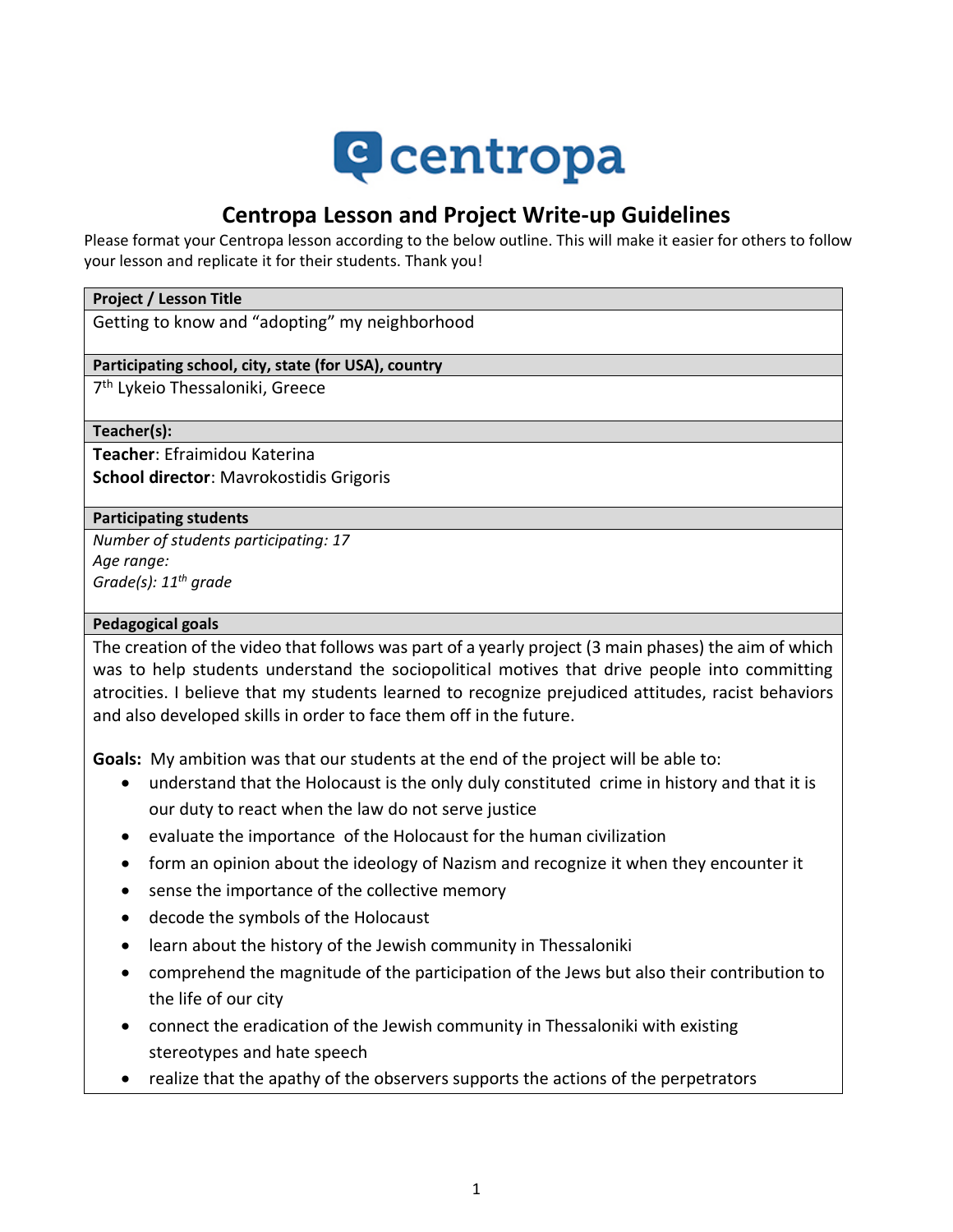• acknowledge the importance of solidarity and tolerance

**Applied online tools:** *Which online or other tools will you use in this project? Be specific, and if possible include links.*

Facebook group Messenger

Emails

Centropa films:

- *[1492: El Otro Camino](https://www.centropa.org/centropa-cinema/el-otro-camino-1492?subtitle_language=)*
- *[Three Promises: The Kalefs of Belgrade](https://www.centropa.org/centropa-cinema/matilda-kalef-three-promises?subtitle_language=)*
- *[A Bookstore in Six Chapters: Renee and Solon Molho](https://www.centropa.org/centropa-cinema/renee-molho-bookstore-six-chapters?subtitle_language=)*

**Step-by-step lesson/project outline. Use bullet points to tell us what students will do each step of this project. If participating teachers are doing different activities leading up to the final project, please indicate each teachers' lesson outline separately, and indicate the teacher for each. Add as many lists as teachers in the project.**

*Planned activities/schedule/milestones:*

Phase 1 (September 2019- January 2020)

Students worked in the following groups:

- Film team (5 students): They created 2 videos. The first one is about the destruction of the Jewish cemetery in Thessaloniki and the second one refers to the loss of Jewish students in Thessaloniki during the Holocaust. The students:
	- Visited historical sites and spoke with experts.
	- Studied scripts both from the library of the Jewish Museum of Thessaloniki and articles.
	- Listened to Sephardic music on YouTube and recreated the music and the lyrics that they liked
	- Edited picture and sound files, translated scripts in English and in the end, they created a video.

• Photography team (12 students): They captured places of historical memory, printed them and then, in the back of each picture, wrote information regarding the picture. Moreover, they created a tour trail, about an hour long that connected most of the aforementioned places. Later, the students would guide a tour of the trail to their classmates. The plan was that during phase 3 of the program there would be an exhibition with a map of Thessaloniki (poster 2x1 m) from which the photos would be hanged and displayed

Our webchats ended with the questions; Today in a free and democratic world is there anti-Semitism in Thessaloniki? How much do the subtle types of prejudice found in the school bother us? What is the balance of sentiment in our own civilized world when it comes to the Others, the Far Away and the Indifferent?

### Phase 2 (February 2020)

Creation of a new section in our school's library (all students/17)

There were no books regarding the Holocaust in our school library. The students actively participated by proposing books and by searching on the internet for the prices of the books. Afterwards, we spent the mini grant from TOLI in order to acquire some of them and also received a generous donation of books from The Jewish Museum of Thessaloniki. At the moment, one can find in our school 37 books regarding:

- the history of the Jewish community in our city
- the Holocaust